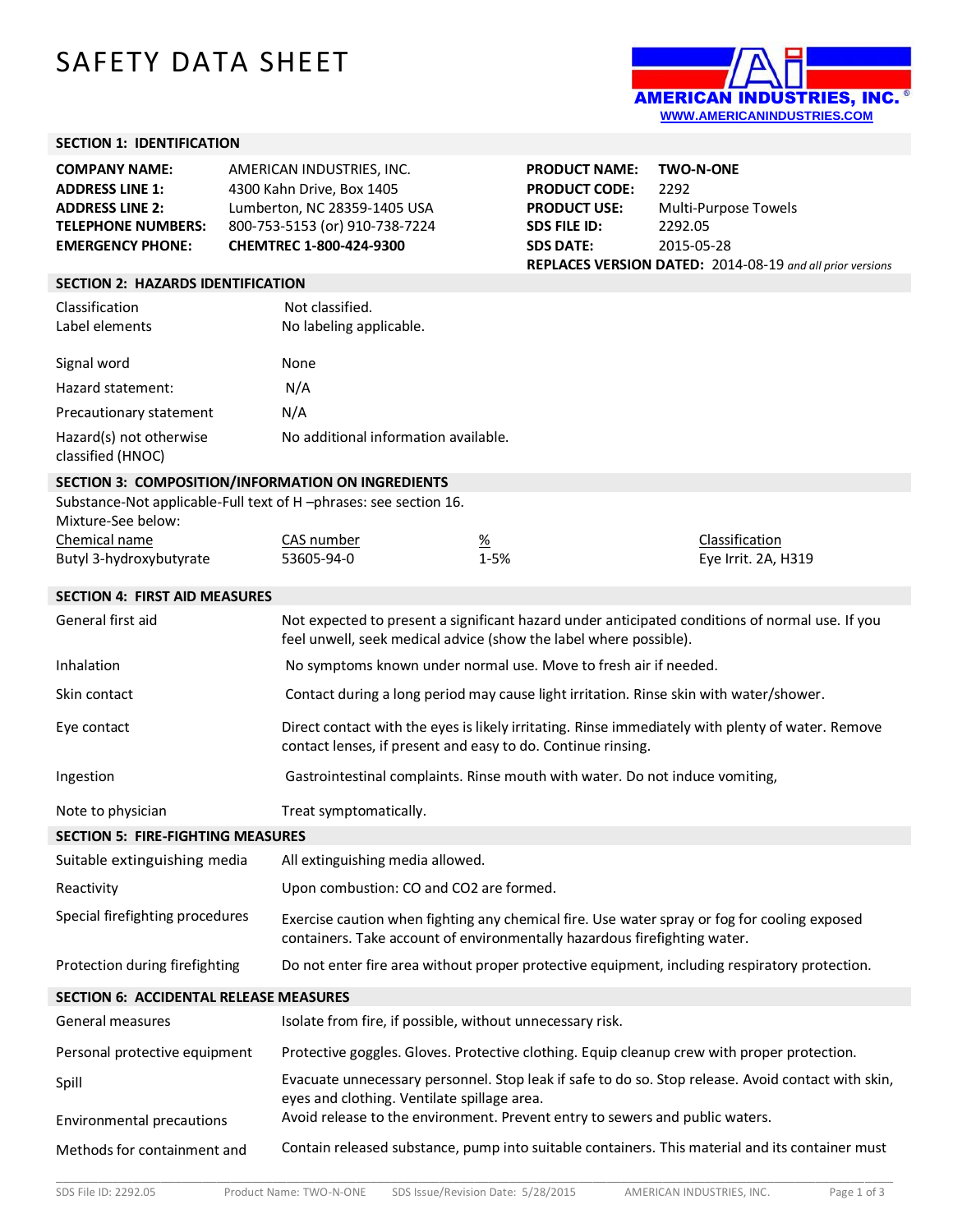| clean up                                         | be disposed of in a safe way and as per local legislation. No additional information available.                                                                                                                        |
|--------------------------------------------------|------------------------------------------------------------------------------------------------------------------------------------------------------------------------------------------------------------------------|
| <b>SECTION 7: HANDLING AND STORAGE</b>           |                                                                                                                                                                                                                        |
| Precautions for safe handling                    | Comply with the legal requirements. Do not handle until all safety precautions have been read<br>and understood. Use personal protective equipment as required. Do not eat, drink or smoke<br>when using this product. |
| Other precautions                                | Comply with applicable regulations. Keep container closed when not in use. Store away from<br>heat.                                                                                                                    |
| SECTION 8: EXPOSURE CONTROLS/PERSONAL PROTECTION |                                                                                                                                                                                                                        |
| Personal protective equipment                    | Use appropriate personal protective equipment when risk assessment indicates this is necessary.                                                                                                                        |
| SECTION 9: PHYSICAL AND CHEMICAL PROPERTIES      |                                                                                                                                                                                                                        |
| Appearance                                       | Premoistened wipe                                                                                                                                                                                                      |
| Odor                                             | Citrus scent.                                                                                                                                                                                                          |
| Odor threshold                                   | No data available                                                                                                                                                                                                      |
| <b>Boiling point</b>                             | No data available                                                                                                                                                                                                      |
| <b>Freezing Point</b>                            | No data available                                                                                                                                                                                                      |
| Flammability (solid, gas)                        | No data available                                                                                                                                                                                                      |
| Flash point<br>Auto-ignition temperature         | >210°F (99°C) Tested using the liquid component of the towelette.<br>No data available                                                                                                                                 |
| Vapor Pressure (mmHg)                            | No data available                                                                                                                                                                                                      |
| Relative density                                 | No data available                                                                                                                                                                                                      |
| <b>Evaporation Rate</b>                          | No data available                                                                                                                                                                                                      |
| Specific Gravity/Density                         | 1 g/ml Tested using the liquid component of the towelette.                                                                                                                                                             |
| рH                                               | 4.5 - 6 Tested using the liquid component of the towelette.                                                                                                                                                            |
| Solubility in Water                              | Liquid component is soluble in water.                                                                                                                                                                                  |
| VOC content                                      | <0.5% Tested using the liquid component of the towelette.                                                                                                                                                              |
| Viscosity                                        | No data available                                                                                                                                                                                                      |
| SECTION 10: STABILITY AND REACTIVITY             |                                                                                                                                                                                                                        |
| Reactivity                                       | Upon combustion: CO and CO2 are formed.                                                                                                                                                                                |
| Chemical stability                               | No additional information available.                                                                                                                                                                                   |
| Conditions to avoid                              | No additional information available.                                                                                                                                                                                   |
| Incompatibility                                  | No additional information available.                                                                                                                                                                                   |
| Hazardous decomposition<br>products              | Under normal conditions of storage and use, hazardous decomposition products should not be<br>produced.                                                                                                                |
| Possible hazardous reactions                     | Upon combustion: CO and CO2 are formed.                                                                                                                                                                                |
| SECTION 11: TOXICOLOGICAL INFORMATION            |                                                                                                                                                                                                                        |
| Toxicological information                        | Acute toxicity-Not classified                                                                                                                                                                                          |
| Butyl 3-hydroxybutyrate CAS# 53605-94-0          |                                                                                                                                                                                                                        |
| LD50 oral rat                                    | >5000 mg/kg                                                                                                                                                                                                            |
| LD50 dermal rat                                  | >5000 mg/kg                                                                                                                                                                                                            |
| LC50 inhalation rat (ppm)                        | 0                                                                                                                                                                                                                      |
| ATE CLP (gases)                                  | $0.0$ ppmV/4h                                                                                                                                                                                                          |
| ATE CLP (vapors)                                 | 0.000 mg/l/4h                                                                                                                                                                                                          |
| Skin corrosion/irritation                        | Not classified. $pH 4.5 - 6$ Tested using the liquid component of the towelette.                                                                                                                                       |
| Serious eye damage/irritation                    | Not classified. $pH 4.5 - 6$ Tested using the liquid component of the towelette.                                                                                                                                       |
| Respiratory or skin sensitization                | Not classified.                                                                                                                                                                                                        |
| Germ cell mutagenicity                           | Not classified                                                                                                                                                                                                         |
| Carcinogenicity                                  | Not classified                                                                                                                                                                                                         |
| Reproductive toxicity                            | Not classified                                                                                                                                                                                                         |